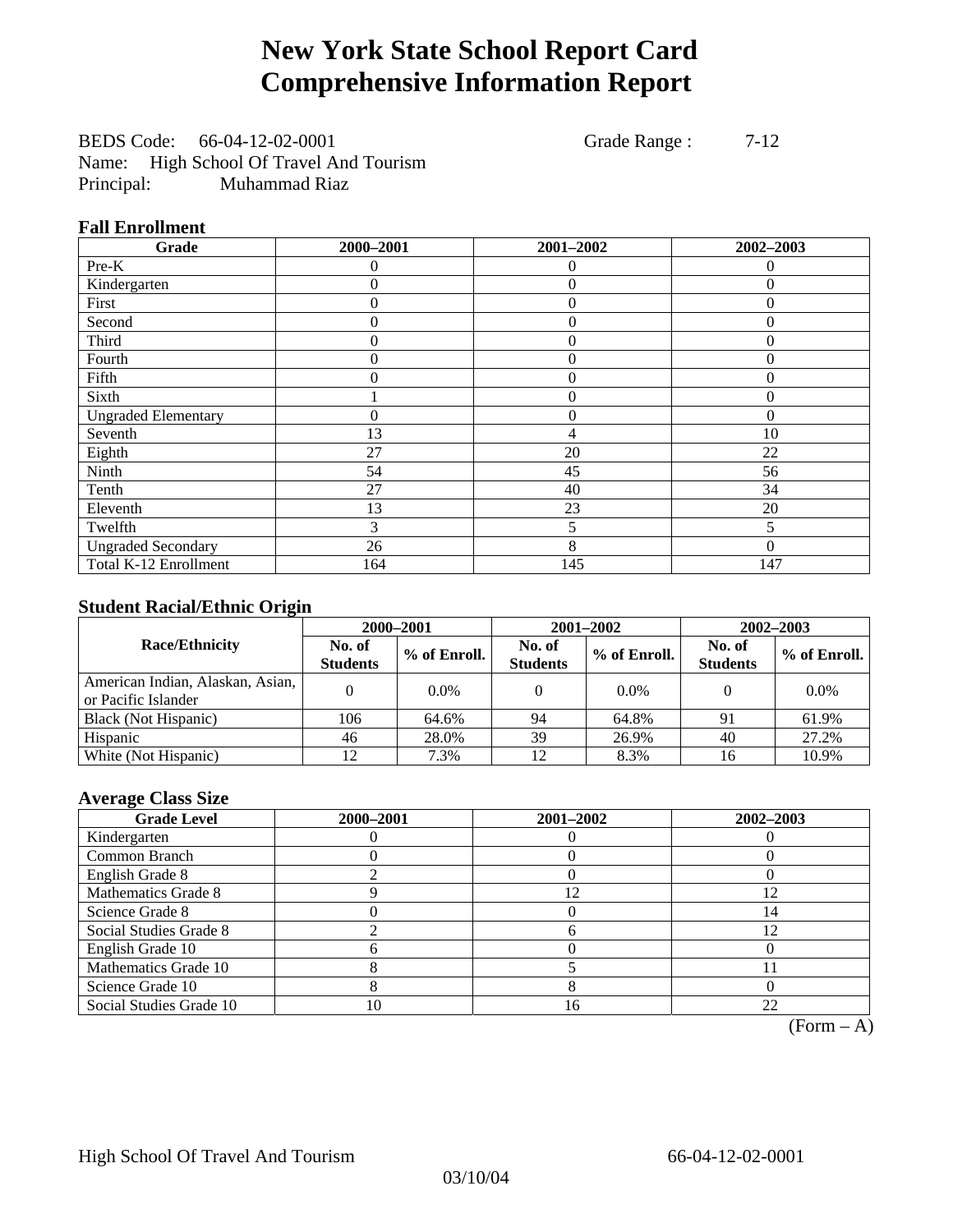### **District Need to Resource Capacity Category**

| <b>N/RC Category</b> | <b>Description</b>                                                                             |
|----------------------|------------------------------------------------------------------------------------------------|
|                      | This is a school district with low student needs in relation to district<br>resource capacity. |

### **Similar School Group and Description**

| <b>Similar School Group</b> | <b>Description</b>                                                                                              |
|-----------------------------|-----------------------------------------------------------------------------------------------------------------|
| 56                          | All schools in this group are in institutional school districts. These<br>schools serve special needs students. |

All schools within the same N/RC category are divided into three similar school groups defined by the percentage of students in the school who are eligible for the free-lunch program and/or who are limited English proficient (also known as English language learners).

### **Student Demographics Used To Determine Similar Schools Group**

| 0                                 |           |         |       |               |               |         |
|-----------------------------------|-----------|---------|-------|---------------|---------------|---------|
|                                   | 2000-2001 |         |       | $2001 - 2002$ | $2002 - 2003$ |         |
|                                   | Count     | Percent | Count | Percent       | Count         | Percent |
| <b>Limited English Proficient</b> |           | $0.0\%$ |       | $0.0\%$       |               | $0.0\%$ |
| <b>Eligible for Free Lunch</b>    | 164       | 100.0%  | 141   | 97.2%         | 140           | 95.2%   |

### **Attendance and Suspension**

|                               | 1999–2000       |         |                 | 2000-2001 | $2001 - 2002$   |         |  |
|-------------------------------|-----------------|---------|-----------------|-----------|-----------------|---------|--|
|                               | No. of          | $%$ of  | No. of          | $%$ of    | No. of          | $%$ of  |  |
|                               | <b>Students</b> | Enroll. | <b>Students</b> | Enroll.   | <b>Students</b> | Enroll. |  |
| <b>Annual Attendance Rate</b> |                 | 99.0%   |                 | 98.7%     |                 | 98.8%   |  |
| <b>Student Suspensions</b>    |                 | 0.0%    |                 | 2.4%      |                 | 4.1%    |  |

## **Student Socioeconomic and Stability Indicators**

#### **(Percent of Enrollment)**

|                          | 2000–2001 | 2001-2002 | 2002-2003 |
|--------------------------|-----------|-----------|-----------|
| <b>Reduced Lunch</b>     | 9.0%      | 0.0%      | $0.0\%$   |
| <b>Public Assistance</b> | 91-100%   | 91-100%   | 91-100%   |
| <b>Student Stability</b> | 0%        | 60%       | 760%      |

#### **Staff Counts Staff 2002–2003**  Total Teachers 21 Total Other Professional Staff 6 Total Paraprofessionals NA Teaching Out of Certification\* 2 Teachers with Temporary Licenses  $\qquad \qquad \begin{array}{c} \n 0 \end{array}$

\*Teaching out of certification more than on an incidental basis. Teachers with temporary licenses are also counted as teaching out of certification.

 $(Form - B)$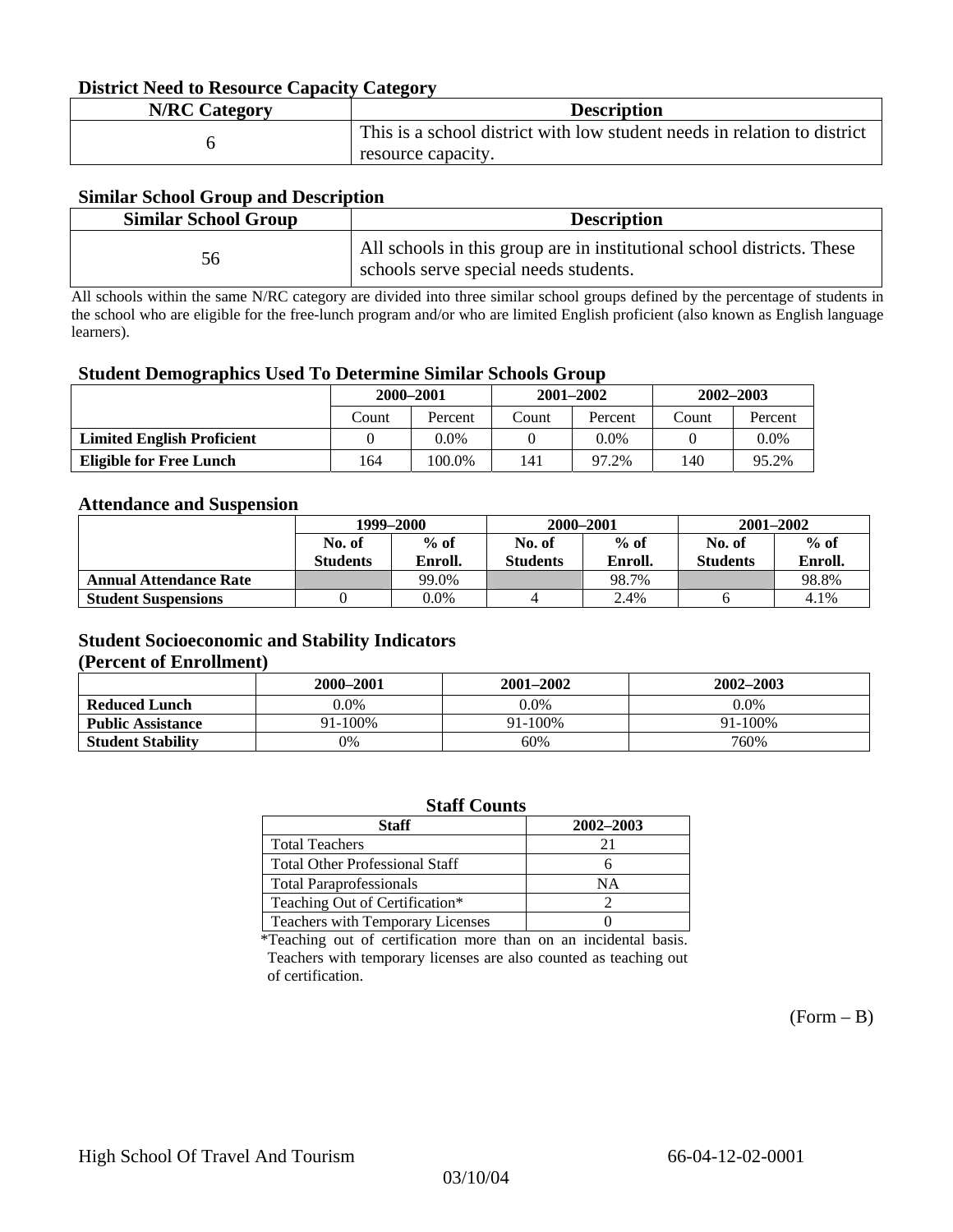# **High School Graduates and Noncompleters**

| mgn benoor Grauuates Larming Regents Diplomas |                       |                                   |                                                    |                       |                                   |                                                    |                       |                                   |                                                    |  |
|-----------------------------------------------|-----------------------|-----------------------------------|----------------------------------------------------|-----------------------|-----------------------------------|----------------------------------------------------|-----------------------|-----------------------------------|----------------------------------------------------|--|
|                                               |                       | 2000-2001                         |                                                    |                       | 2001-2002                         |                                                    |                       | 2002-2003                         |                                                    |  |
|                                               | <b>Total</b><br>Grads | <b>Regents</b><br><b>Diplomas</b> | $\frac{0}{0}$<br><b>Regents</b><br><b>Diplomas</b> | <b>Total</b><br>Grads | <b>Regents</b><br><b>Diplomas</b> | $\frac{0}{0}$<br><b>Regents</b><br><b>Diplomas</b> | <b>Total</b><br>Grads | <b>Regents</b><br><b>Diplomas</b> | $\frac{0}{0}$<br><b>Regents</b><br><b>Diplomas</b> |  |
| General<br>Education                          | $\Omega$              |                                   | 0%                                                 | 0                     |                                   | 0%                                                 |                       |                                   | 0%                                                 |  |
| Students with<br><b>Disabilities</b>          | 2                     | 0                                 | 0%                                                 |                       | $\Omega$                          | $0\%$                                              | 8                     |                                   | 0%                                                 |  |
| All Students                                  | ◠                     |                                   | 0%                                                 |                       |                                   | 0%                                                 | 8                     |                                   | 0%                                                 |  |

## **High School Graduates Earning Regents Diplomas\***

\*Only students awarded local diplomas (including local diplomas with Regents endorsements) are counted as high school graduates. Because of a change in data collection procedures during the 2001–2002 school year, diploma counts and percentage of graduates earning Regents diplomas are not necessarily comparable between years. Data for the 2000-2001 school year include January, June and August 2001 graduates; data for the 2001-2002 school year include January and June 2002 graduates; data for the 2002–2003 school year include August 2002 and January and June 2003 graduates.

## **Distribution of 2002–2003 Graduates (All Students)**

|                | To 4-vear<br>College | To 2-vear<br>College | To Other Post-<br><b>Secondary</b> | To the Military | <b>Employment</b> | Other |
|----------------|----------------------|----------------------|------------------------------------|-----------------|-------------------|-------|
| <b>Number</b>  |                      |                      |                                    |                 |                   |       |
| <b>Percent</b> | .00%                 | 0%                   | 0%                                 | 0%              | 0%                | 0%    |

## **Number of High School Completers with Disabilities in 2002–2003**

| <b>Regents</b><br>Graduates*<br><b>Diplomas</b><br>(a) |    | <b>IEP Diplomas</b><br>or Certificates | All 2002-2003<br><b>Completers</b> |  |
|--------------------------------------------------------|----|----------------------------------------|------------------------------------|--|
|                                                        | b) | c                                      | (a+c)                              |  |

\*Local Diplomas (including local diplomas with Regents endorsements)

### **High School Noncompletion Rates**

|                        |                            | 2000-2001       |         | 2001-2002       |         | 2002-2003       |         |
|------------------------|----------------------------|-----------------|---------|-----------------|---------|-----------------|---------|
|                        |                            | No. of          | $%$ of  | No. of          | $%$ of  | No. of          | $%$ of  |
|                        |                            | <b>Students</b> | Enroll. | <b>Students</b> | Enroll. | <b>Students</b> | Enroll. |
| General-               | Dropped Out                |                 |         | $\theta$        |         | $\theta$        |         |
| <b>Education</b>       | Entered GED Program*       |                 |         | $\theta$        |         | $\theta$        |         |
| <b>Students</b>        | <b>Total Noncompleters</b> |                 |         | 0               |         | 0               |         |
| <b>Students</b>        | Dropped Out                |                 |         | 0               |         | 18              |         |
| with                   | Entered GED Program*       |                 |         | $\Omega$        |         |                 |         |
| <b>Disabilities</b>    | <b>Total Noncompleters</b> |                 |         |                 |         | 19              |         |
|                        | Dropped Out                | $\Omega$        | $0.0\%$ |                 | $0.0\%$ | 18              | 15.7%   |
| All<br><b>Students</b> | Entered GED Program*       | $\Omega$        | $0.0\%$ | 0               | $0.0\%$ |                 | 0.9%    |
|                        | <b>Total Noncompleters</b> | $\Omega$        | $0.0\%$ |                 | $0.0\%$ | 19              | 16.5%   |

\*The number and percentage of students who left K-12, diploma-bound systems and entered an alternative program leading to a high school equivalency diploma.

 $(Form - C)$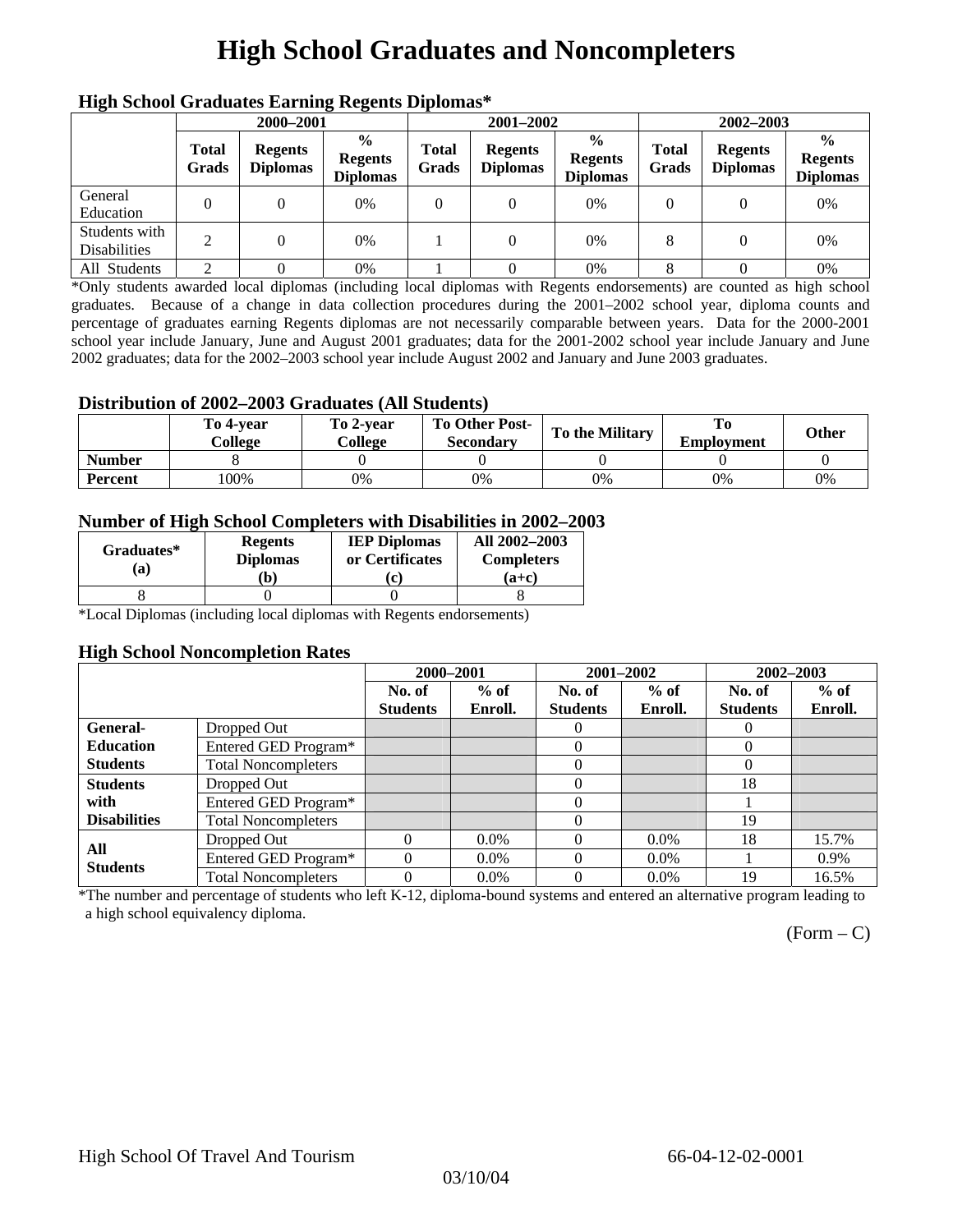# **Career Development and Occupational Studies (CDOS)**

## **Percentage of Students Documenting Self- and Career-Awareness Information and Career Exploration Activities, K–3**

| <b>Grades</b> | $2000 - 01$ | $2001 - 02$ | $2002 - 03$ |
|---------------|-------------|-------------|-------------|
| K–1           |             | $0\%$       | $0\%$       |
|               |             | $0\%$       | 0%          |

## **Students Developing a Career Plan, 4–12**

| <b>Grades</b> |                                      | $2000 - 01$ | $2001 - 02$ | $2002 - 03$ |
|---------------|--------------------------------------|-------------|-------------|-------------|
| $4 - 5$       | Number of General-Education Students |             | $\theta$    | $\theta$    |
|               | Number of Students with Disabilities |             | 0           | $\Omega$    |
|               | Number of All Students               |             | $\Omega$    | $\Omega$    |
|               | Percent of Enrollment                |             | $0\%$       | 0%          |
|               | Number of General-Education Students |             | 0           | 0           |
| $6 - 8$       | Number of Students with Disabilities |             | $\theta$    | $\Omega$    |
|               | Number of All Students               |             | $\theta$    | $\Omega$    |
|               | Percent of Enrollment                |             | $0\%$       | $0\%$       |
|               | Number of General-Education Students |             | 18          | $\Omega$    |
|               | Number of Students with Disabilities |             | $\theta$    | 25          |
| $9 - 12$      | Number of All Students               |             | 18          | 25          |
|               | Percent of Enrollment                |             | 15%         | 22%         |

## **Second Language Proficiency Examinations**

## **General-Education Students**

| <b>Test</b> | 2000-2001         |           |            | 2001–2002 | 2002-2003         |           |
|-------------|-------------------|-----------|------------|-----------|-------------------|-----------|
|             | <b>No. Tested</b> | % Passing | No. Tested | % Passing | <b>No. Tested</b> | % Passing |
| French      |                   | 0%        |            | $0\%$     |                   | 0%        |
| German      |                   | 0%        |            | 0%        |                   | 0%        |
| Italian     |                   | 0%        |            | 0%        |                   | 0%        |
| Latin       |                   | 0%        |            | 0%        |                   | 0%        |
| Spanish     |                   | 0%        |            | 0%        |                   | 0%        |

## **Students with Disabilities**

| <b>Test</b> |                   | 2000-2001 |            | 2001-2002 | 2002-2003  |           |  |
|-------------|-------------------|-----------|------------|-----------|------------|-----------|--|
|             | <b>No. Tested</b> | % Passing | No. Tested | % Passing | No. Tested | % Passing |  |
| French      |                   | 0%        |            | 0%        |            | 0%        |  |
| German      |                   | 0%        |            | $0\%$     |            | 0%        |  |
| Italian     |                   | 0%        |            | $0\%$     |            | 0%        |  |
| Latin       |                   | 0%        |            | 0%        |            | 0%        |  |
| Spanish     |                   | 0%        |            | 0%        |            | 0%        |  |

(Form-D)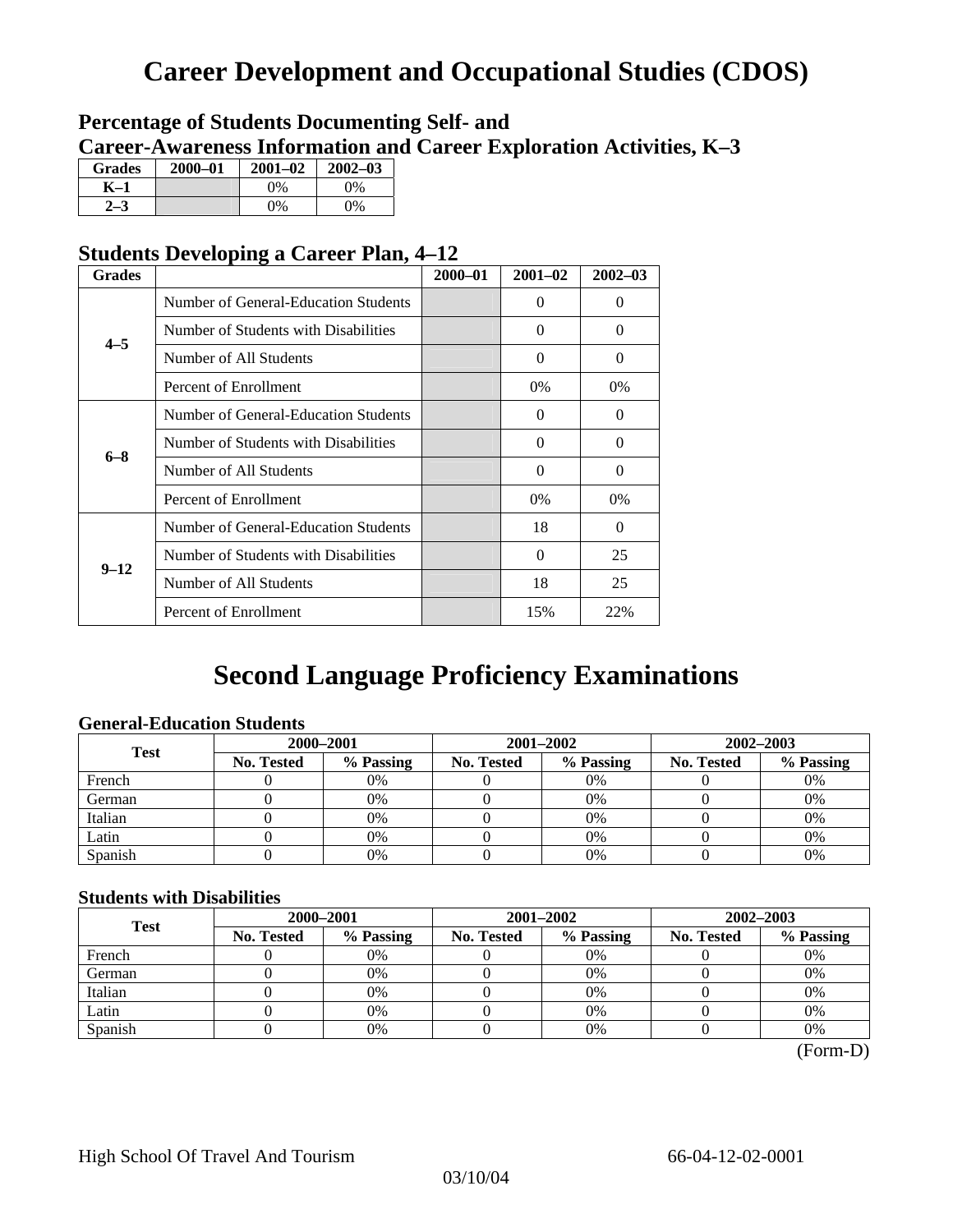# **Regents Competency Tests**

## **General-Education Students**

| <b>Test</b>           |                   | 2000-2001 |            | 2001-2002 | 2002-2003  |           |
|-----------------------|-------------------|-----------|------------|-----------|------------|-----------|
|                       | <b>No. Tested</b> | % Passing | No. Tested | % Passing | No. Tested | % Passing |
| <b>Mathematics</b>    |                   | 0%        |            | $0\%$     |            | 0%        |
| Science               |                   | 0%        |            | 0%        |            | 0%        |
| Reading               |                   | 0%        |            | $0\%$     |            | 0%        |
| Writing               |                   | 0%        |            | $0\%$     |            | 0%        |
| <b>Global Studies</b> |                   | 0%        |            | 0%        |            | 0%        |
| U.S. Hist & Gov't     |                   | 0%        |            | 0%        |            | 0%        |

### **Students with Disabilities**

| <b>Test</b>           | 2000-2001         |           |                   | 2001-2002 | 2002-2003         |           |  |
|-----------------------|-------------------|-----------|-------------------|-----------|-------------------|-----------|--|
|                       | <b>No. Tested</b> | % Passing | <b>No. Tested</b> | % Passing | <b>No. Tested</b> | % Passing |  |
| <b>Mathematics</b>    | 70                | 47%       | 68                | 37%       | 83                | 37%       |  |
| Science               |                   | 39%       | 68                | 31%       |                   | 53%       |  |
| Reading               |                   | #         | 10                | 90%       |                   | 80%       |  |
| Writing               |                   |           |                   | 43%       | 16                | 75%       |  |
| <b>Global Studies</b> | 30                | 7%        | 25                | 16%       | 4ì                | 20%       |  |
| U.S. Hist & Gov't     |                   | 0%        |                   | 44%       |                   | 33%       |  |

 $(Form - E)$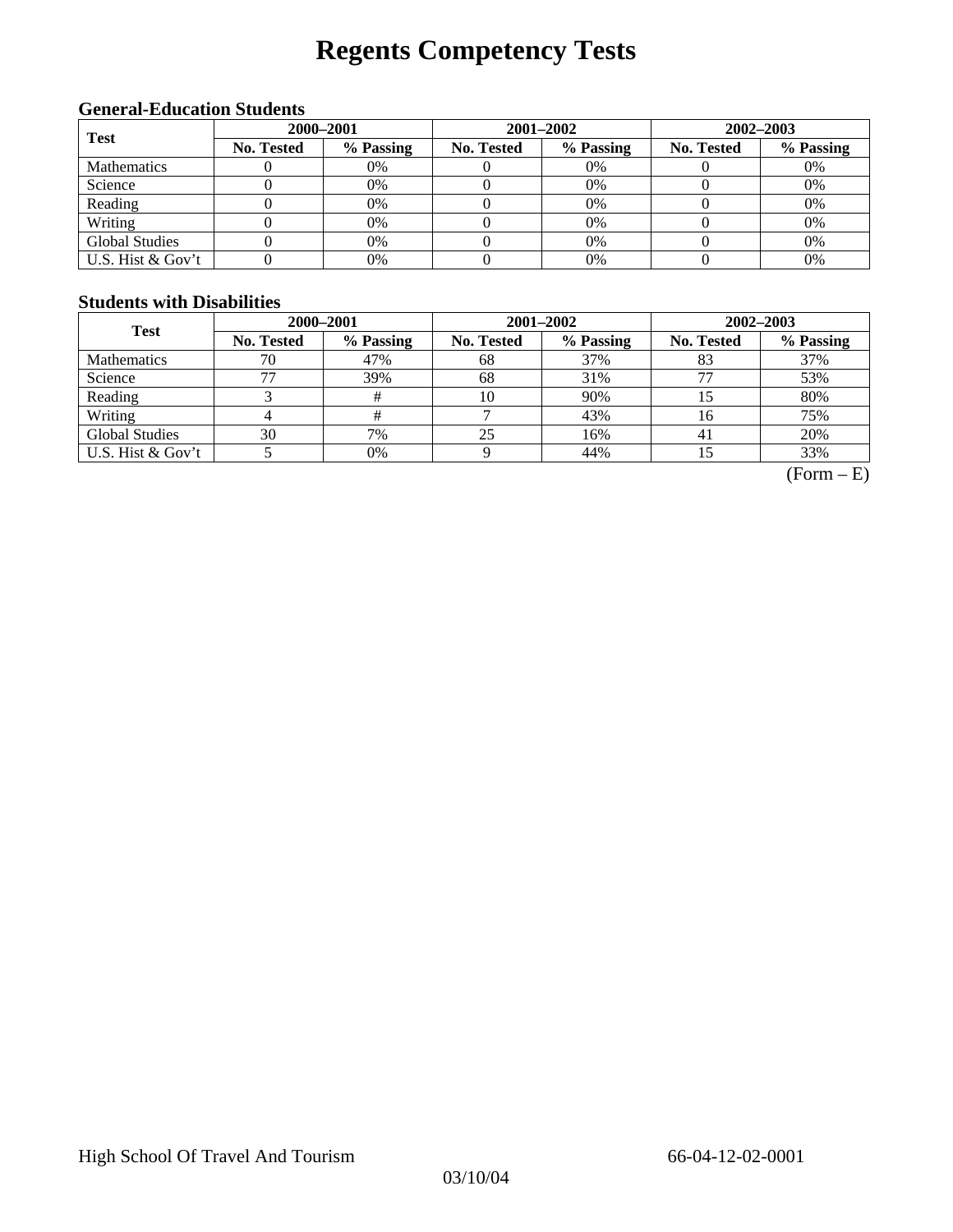# **Regents Examinations**

|                                     | <b>All Students</b>       |                                                            |                  |                  | <b>Students with Disabilities</b> |                |
|-------------------------------------|---------------------------|------------------------------------------------------------|------------------|------------------|-----------------------------------|----------------|
|                                     | 2001                      | 2002                                                       | 2003             | 2001             | 2002                              | 2003           |
|                                     |                           | <b>Comprehensive English</b>                               |                  |                  |                                   |                |
| <b>Number Tested</b>                | $\overline{7}$            | 12                                                         | 17               | $\overline{7}$   | 12                                | 17             |
| Number Scoring 55-100               | 5                         | 3                                                          | 5                | 5                | 3                                 | 5              |
| Number Scoring 65-100               | 3                         | 1                                                          | 3                | 3                | 1                                 | 3              |
| Number Scoring 85-100               | $\mathbf{1}$              | $\mathbf{1}$                                               | $\overline{0}$   | $\mathbf{1}$     | $\mathbf{1}$                      | $\overline{0}$ |
| Percentage of Tested Scoring 55-100 | 71%                       | 25%                                                        | 29%              | 71%              | 25%                               | 29%            |
| Percentage of Tested Scoring 65-100 | 43%                       | 8%                                                         | 18%              | 43%              | 8%                                | 18%            |
| Percentage of Tested Scoring 85-100 | 14%                       | 8%                                                         | 0%               | 14%              | 8%                                | 0%             |
|                                     |                           | <b>Mathematics A</b>                                       |                  |                  |                                   |                |
| Number Tested                       | $\boldsymbol{0}$          | 12                                                         | 25               | $\boldsymbol{0}$ | 12                                | 25             |
| Number Scoring 55-100               | $\boldsymbol{0}$          | $\mathbf{0}$                                               | $\overline{2}$   | $\mathbf{0}$     | $\mathbf{0}$                      | $\overline{2}$ |
| Number Scoring 65-100               | $\mathbf{0}$              | $\mathbf{0}$                                               | 1                | $\overline{0}$   | $\mathbf{0}$                      | 1              |
| Number Scoring 85-100               | $\boldsymbol{0}$          | $\boldsymbol{0}$                                           | $\mathbf{1}$     | $\boldsymbol{0}$ | $\boldsymbol{0}$                  | $\mathbf{1}$   |
| Percentage of Tested Scoring 55-100 | 0%                        | 0%                                                         | 8%               | 0%               | 0%                                | 8%             |
| Percentage of Tested Scoring 65-100 | 0%                        | 0%                                                         | 4%               | 0%               | 0%                                | 4%             |
| Percentage of Tested Scoring 85-100 | 0%                        | 0%                                                         | 4%               | 0%               | 0%                                | 4%             |
|                                     |                           | Mathematics B (first administered June 2001)               |                  |                  |                                   |                |
| Number Tested                       | $\overline{0}$            | $\mathbf{0}$                                               | $\boldsymbol{0}$ | $\boldsymbol{0}$ | $\mathbf{0}$                      | $\mathbf{0}$   |
| Number Scoring 55-100               | $\overline{0}$            | $\overline{0}$                                             | $\overline{0}$   | $\overline{0}$   | $\overline{0}$                    | $\mathbf{0}$   |
| Number Scoring 65-100               | $\overline{0}$            | $\overline{0}$                                             | $\overline{0}$   | $\overline{0}$   | $\overline{0}$                    | $\overline{0}$ |
| Number Scoring 85-100               | $\overline{0}$            | $\overline{0}$                                             | $\overline{0}$   | $\overline{0}$   | $\Omega$                          | $\Omega$       |
| Percentage of Tested Scoring 55-100 | 0%                        | 0%                                                         | 0%               | 0%               | 0%                                | 0%             |
| Percentage of Tested Scoring 65-100 | 0%                        | 0%                                                         | 0%               | 0%               | 0%                                | 0%             |
| Percentage of Tested Scoring 85-100 | 0%                        | 0%                                                         | 0%               | 0%               | 0%                                | 0%             |
|                                     |                           | <b>Global History and Geography</b>                        |                  |                  |                                   |                |
| Number Tested                       | 20                        | 34                                                         | 38               | 20               | 34                                | 38             |
| Number Scoring 55-100               | 6                         | 9                                                          | 5                | 6                | 9                                 | 5              |
| Number Scoring 65-100               | $\overline{4}$            | $\overline{3}$                                             | $\overline{4}$   | $\overline{4}$   | $\overline{3}$                    | $\overline{4}$ |
| Number Scoring 85-100               | $\overline{0}$            | $\overline{0}$                                             | 1                | $\overline{0}$   | $\mathbf{0}$                      | 1              |
| Percentage of Tested Scoring 55-100 | 30%                       | 26%                                                        | 13%              | 30%              | 26%                               | 13%            |
| Percentage of Tested Scoring 65-100 | 20%                       | 9%                                                         | 11%              | 20%              | 9%                                | 11%            |
| Percentage of Tested Scoring 85-100 | 0%                        | 0%                                                         | 3%               | 0%               | 0%                                | 3%             |
|                                     |                           | U.S. History and Government (first administered June 2001) |                  |                  |                                   |                |
| Number Tested                       |                           | 8                                                          | 16               | 1                | 8                                 | 16             |
| Number Scoring 55-100               | $\overline{\overline{H}}$ | $\overline{3}$                                             | $\overline{9}$   | #                | $\overline{3}$                    | 9              |
| Number Scoring 65-100               | $\#$                      | $\sqrt{2}$                                                 | $\overline{2}$   | #                | $\overline{2}$                    | $\overline{2}$ |
| Number Scoring 85-100               | $\#$                      | $\overline{0}$                                             | $\mathbf{1}$     | $\#$             | $\overline{0}$                    | $\mathbf{1}$   |
| Percentage of Tested Scoring 55-100 | $\overline{\#}$           | 38%                                                        | 56%              | $\overline{\#}$  | 38%                               | 56%            |
| Percentage of Tested Scoring 65-100 | #                         | 25%                                                        | 12%              | $\overline{\#}$  | 25%                               | 12%            |
| Percentage of Tested Scoring 85-100 | #                         | 0%                                                         | 6%               | #                | 0%                                | 6%             |

 $(Form - F)$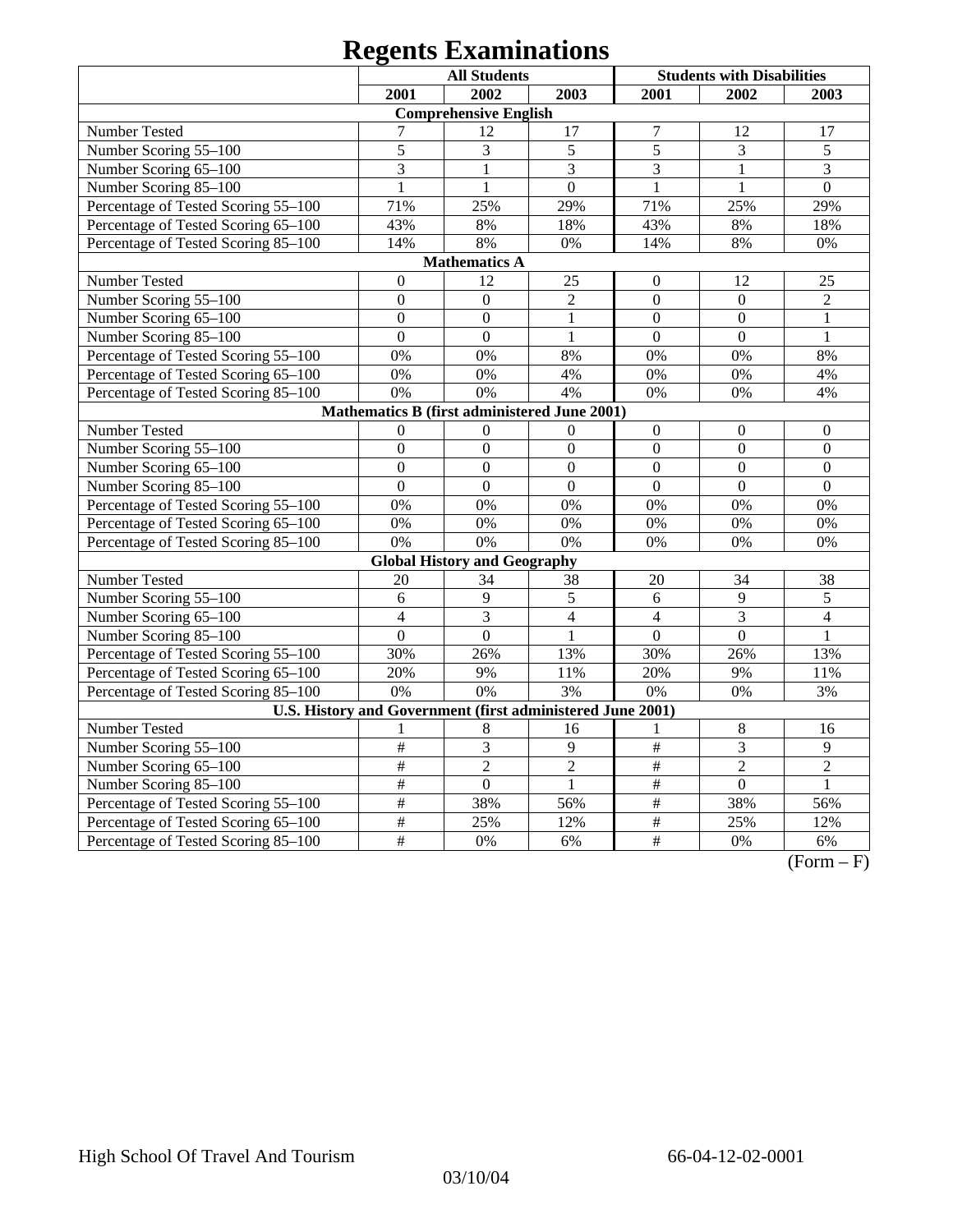# **Regents Examinations**

|                                                               |                 | <b>All Students</b>                                       |                  |                           | <b>Students with Disabilities</b> |                  |
|---------------------------------------------------------------|-----------------|-----------------------------------------------------------|------------------|---------------------------|-----------------------------------|------------------|
|                                                               | 2001            | 2002                                                      | 2003             | 2001                      | 2002                              | 2003             |
|                                                               |                 | Living Environment (first administered June 2001)         |                  |                           |                                   |                  |
| Number Tested                                                 | 3               | 5                                                         | 7                | 3                         | $\sqrt{5}$                        | 7                |
| Number Scoring 55-100                                         | #               | 5                                                         | 5                | #                         | 5                                 | 5                |
| Number Scoring 65-100                                         | $\#$            | 5                                                         | 3                | $\#$                      | 5                                 | 3                |
| Number Scoring 85-100                                         | $\#$            | $\boldsymbol{0}$                                          | $\overline{0}$   | $\#$                      | $\boldsymbol{0}$                  | $\boldsymbol{0}$ |
| Percentage of Tested Scoring 55-100                           | $\#$            | 100%                                                      | 71%              | $\#$                      | 100%                              | 71%              |
| Percentage of Tested Scoring 65-100                           | #               | 100%                                                      | 43%              | $\#$                      | 100%                              | 43%              |
| Percentage of Tested Scoring 85-100                           | #               | 0%                                                        | 0%               | #                         | 0%                                | 0%               |
| Physical Setting/Earth Science (first administered June 2001) |                 |                                                           |                  |                           |                                   |                  |
| Number Tested                                                 | $\overline{c}$  | 5                                                         | $\mathbf{0}$     | 2                         | 5                                 | $\mathbf{0}$     |
| Number Scoring 55-100                                         | #               | $\overline{2}$                                            | $\overline{0}$   | $\#$                      | $\overline{2}$                    | $\overline{0}$   |
| Number Scoring 65-100                                         | $\#$            | $\overline{0}$                                            | $\mathbf{0}$     | $\#$                      | $\mathbf{0}$                      | $\mathbf{0}$     |
| Number Scoring 85-100                                         | $\#$            | $\theta$                                                  | $\theta$         | $\#$                      | $\Omega$                          | $\Omega$         |
| Percentage of Tested Scoring 55-100                           | $\overline{\#}$ | 40%                                                       | 0%               | $\overline{\overline{H}}$ | 40%                               | 0%               |
| Percentage of Tested Scoring 65-100                           | $\#$            | 0%                                                        | 0%               | $\#$                      | 0%                                | 0%               |
| Percentage of Tested Scoring 85-100                           | #               | 0%                                                        | 0%               | #                         | 0%                                | 0%               |
|                                                               |                 | Physical Setting/Chemistry (first administered June 2002) |                  |                           |                                   |                  |
| Number Tested                                                 |                 | $\theta$                                                  | $\theta$         |                           | $\mathbf{0}$                      | $\boldsymbol{0}$ |
| Number Scoring 55-100                                         |                 | $\boldsymbol{0}$                                          | $\boldsymbol{0}$ |                           | $\mathbf{0}$                      | $\theta$         |
| Number Scoring 65-100                                         |                 | $\boldsymbol{0}$                                          | $\overline{0}$   |                           | $\boldsymbol{0}$                  | $\mathbf{0}$     |
| Number Scoring 85-100                                         |                 | $\overline{0}$                                            | $\overline{0}$   |                           | $\overline{0}$                    | $\mathbf{0}$     |
| Percentage of Tested Scoring 55-100                           |                 | 0%                                                        | 0%               |                           | 0%                                | 0%               |
| Percentage of Tested Scoring 65-100                           |                 | 0%                                                        | 0%               |                           | 0%                                | 0%               |
| Percentage of Tested Scoring 85-100                           |                 | 0%                                                        | 0%               |                           | 0%                                | 0%               |
|                                                               |                 | Physical Setting/Physics (first administered June 2002)*  |                  |                           |                                   |                  |
| Number Tested                                                 |                 |                                                           |                  |                           |                                   |                  |
| Number Scoring 55-100                                         |                 |                                                           |                  |                           |                                   |                  |
| Number Scoring 65-100                                         |                 |                                                           |                  |                           |                                   |                  |
| Number Scoring 85-100                                         |                 |                                                           |                  |                           |                                   |                  |
| Percentage of Tested Scoring 55-100                           |                 |                                                           |                  |                           |                                   |                  |
| Percentage of Tested Scoring 65-100                           |                 |                                                           |                  |                           |                                   |                  |
| Percentage of Tested Scoring 85-100                           |                 |                                                           |                  |                           |                                   |                  |

\* Physical Setting/Physics results are not included in the report card because the Department is issuing a new conversion chart for this assessment. Data currently available to the Department are based on the original conversion chart for the assessment.

 $(Form - G)$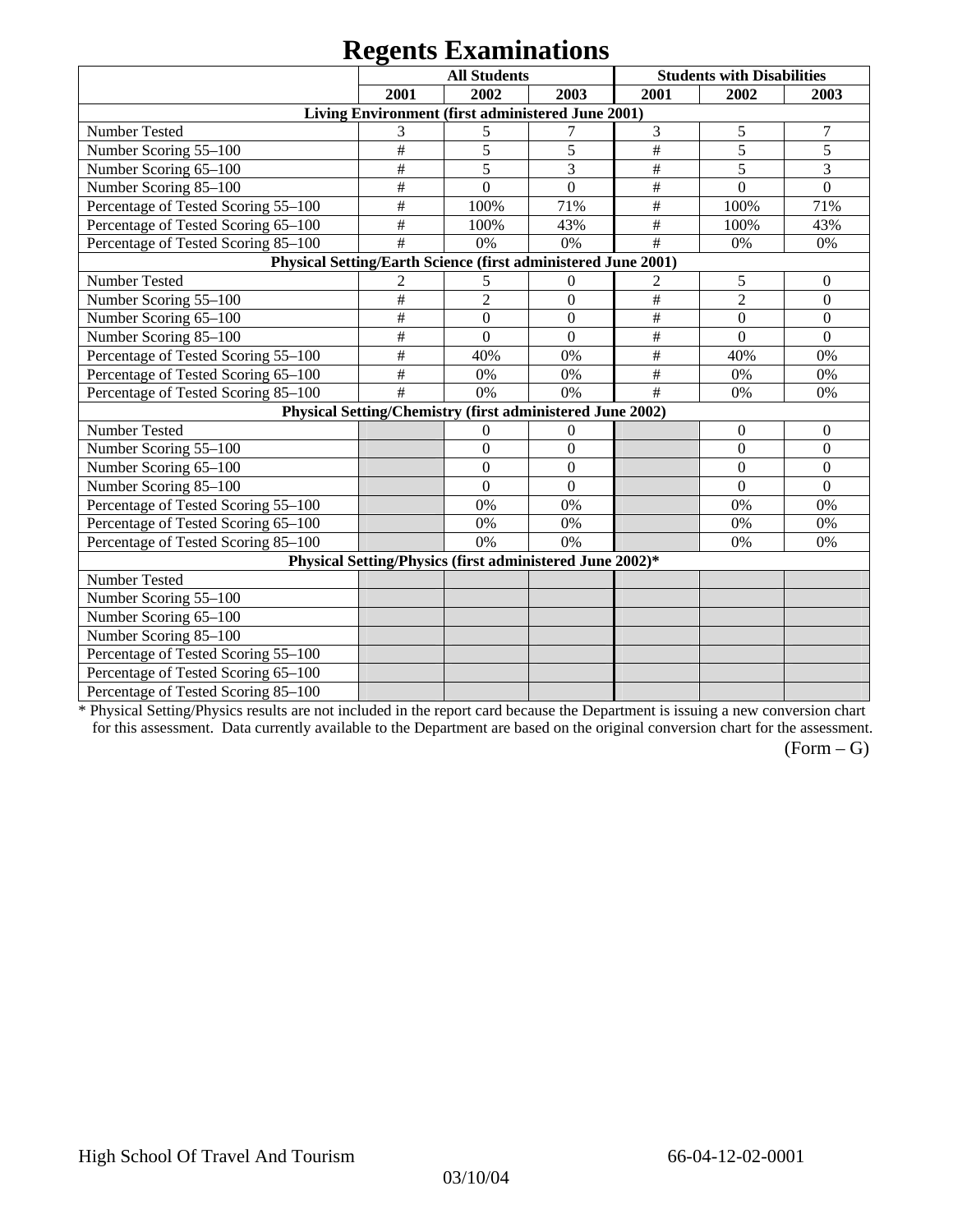# **Regents Examinations**

|                                                                    | ີ        | <b>All Students</b>                       |              |          | <b>Students with Disabilities</b> |          |  |  |
|--------------------------------------------------------------------|----------|-------------------------------------------|--------------|----------|-----------------------------------|----------|--|--|
|                                                                    | 2001     | 2002                                      | 2003         | 2001     | 2002                              | 2003     |  |  |
| Sequential Mathematics, Course II (last administered January 2003) |          |                                           |              |          |                                   |          |  |  |
| <b>Number Tested</b>                                               | 4        | $\Omega$                                  | $\Omega$     | 4        | 0                                 | $\theta$ |  |  |
| Number Scoring 55-100                                              | $\#$     | $\theta$                                  | $\theta$     | #        | $\theta$                          | 0        |  |  |
| Number Scoring 65-100                                              | #        | $\overline{0}$                            | $\mathbf{0}$ | $\#$     | $\theta$                          | $\theta$ |  |  |
| Number Scoring 85-100                                              | #        | $\theta$                                  | $\Omega$     | #        | $\Omega$                          | $\Omega$ |  |  |
| Percentage of Tested Scoring 55-100                                | $\#$     | 0%                                        | 0%           | #        | 0%                                | 0%       |  |  |
| Percentage of Tested Scoring 65-100                                | #        | $0\%$                                     | $0\%$        | #        | $0\%$                             | 0%       |  |  |
| Percentage of Tested Scoring 85-100                                | #        | 0%                                        | 0%           | #        | $0\%$                             | $0\%$    |  |  |
|                                                                    |          | <b>Sequential Mathematics, Course III</b> |              |          |                                   |          |  |  |
| <b>Number Tested</b>                                               | 0        | 0                                         | $\Omega$     | $\theta$ | $\Omega$                          | $\Omega$ |  |  |
| Number Scoring 55–100                                              | $\Omega$ | $\Omega$                                  | $\Omega$     | $\Omega$ | $\Omega$                          | $\Omega$ |  |  |
| Number Scoring 65-100                                              | $\theta$ | $\Omega$                                  | $\Omega$     | $\Omega$ | $\Omega$                          | $\Omega$ |  |  |
| Number Scoring 85-100                                              | $\Omega$ | $\Omega$                                  | $\Omega$     | $\Omega$ | $\Omega$                          | $\Omega$ |  |  |
| Percentage of Tested Scoring 55-100                                | 0%       | 0%                                        | 0%           | 0%       | $0\%$                             | $0\%$    |  |  |
| Percentage of Tested Scoring 65-100                                | 0%       | 0%                                        | 0%           | 0%       | $0\%$                             | $0\%$    |  |  |
| Percentage of Tested Scoring 85-100                                | 0%       | 0%                                        | 0%           | 0%       | $0\%$                             | $0\%$    |  |  |

 $\overline{(Form-I)}$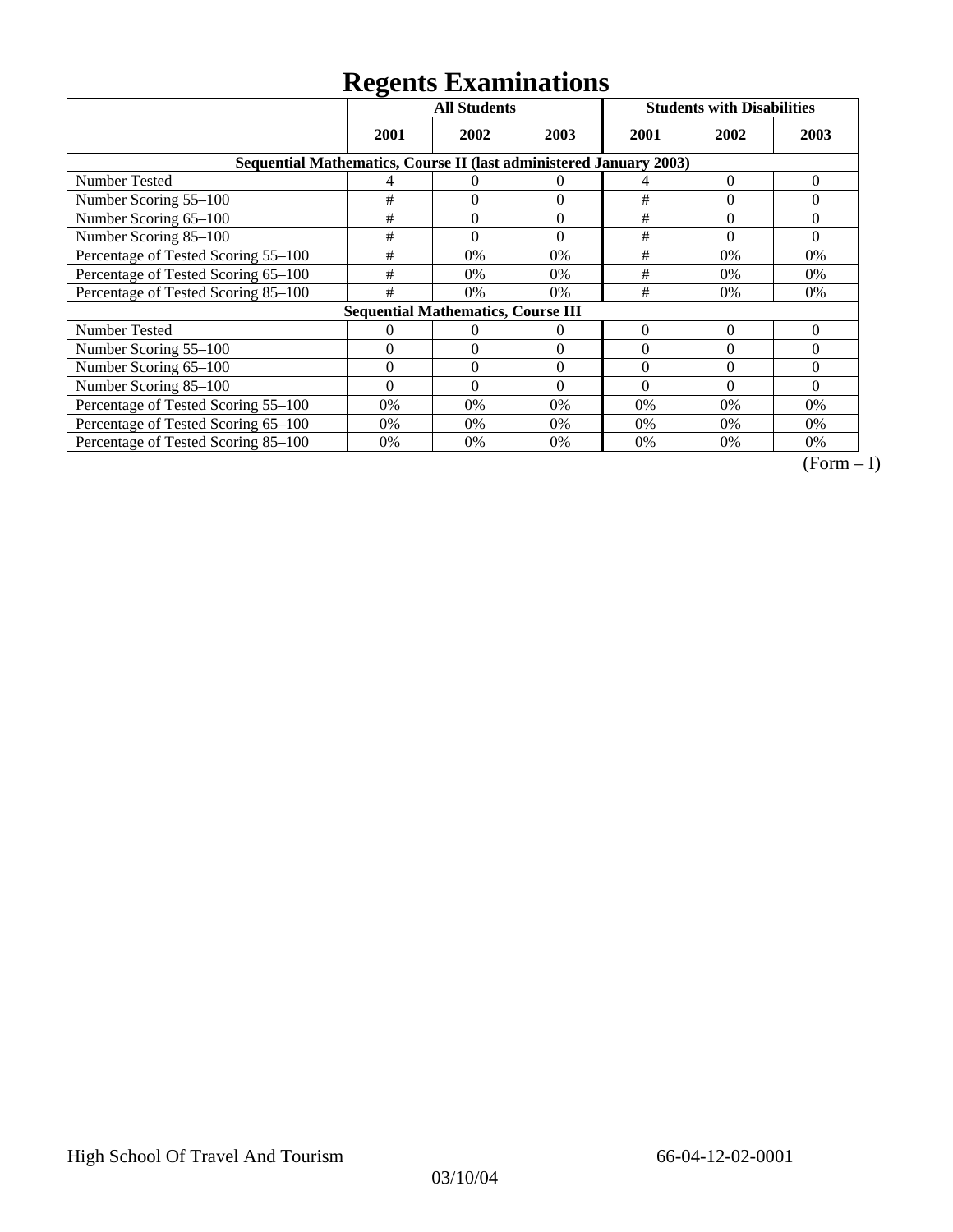## **Introduction to Occupations Examination**

|                                   | 2000-2001         |           |            | $2001 - 2002$ | $2002 - 2003$ |           |
|-----------------------------------|-------------------|-----------|------------|---------------|---------------|-----------|
|                                   | <b>No. Tested</b> | % Passing | No. Tested | % Passing     | No. Tested    | % Passing |
| <b>General-Education Students</b> |                   | $0\%$     |            | 0%            |               | 0%        |
| <b>Students with Disabilities</b> |                   | 0%        |            | 0%            |               | 0%        |

On school reports, 2000–2001 and 2001–2002 data are for all students with disabilities enrolled in the school. District reports contain data for all students with disabilities enrolled in the district for the 2000–2001, 2001–2002, and 2002–2003 school years.

## **Elementary-Level Social Studies**

|                 |                                   | <b>Number</b><br><b>Tested</b> | $%$ at<br>Level 1 | $%$ at<br>Level 2 | $%$ at<br>Level 3 | $%$ at<br><b>Level 4</b> |
|-----------------|-----------------------------------|--------------------------------|-------------------|-------------------|-------------------|--------------------------|
|                 | <b>General-Education Students</b> |                                | 0%                | 0%                | 0%                | 0%                       |
| <b>Nov 2002</b> | <b>Students with Disabilities</b> |                                | 0%                | 0%                | 0%                | 0%                       |
|                 | All Students                      |                                | 0%                | 0%                | 0%                | $0\%$                    |

## **Middle-Level Social Studies**

|                  |                                   | <b>Number</b><br>Tested | $%$ at<br>evel 1. | $%$ at<br>Level 2 | $%$ at<br><b>Level 3</b> | $%$ at<br>Level 4 |
|------------------|-----------------------------------|-------------------------|-------------------|-------------------|--------------------------|-------------------|
|                  | <b>General-Education Students</b> |                         | 0%                | 0%                | 0%                       | 0%                |
| <b>June 2003</b> | <b>Students with Disabilities</b> | 20                      | 40%               | 55%               | 5%                       | 0%                |
|                  | All Students                      | 20                      | 40%               | 55%               | 5%                       | 0%                |

 $(Form - J)$